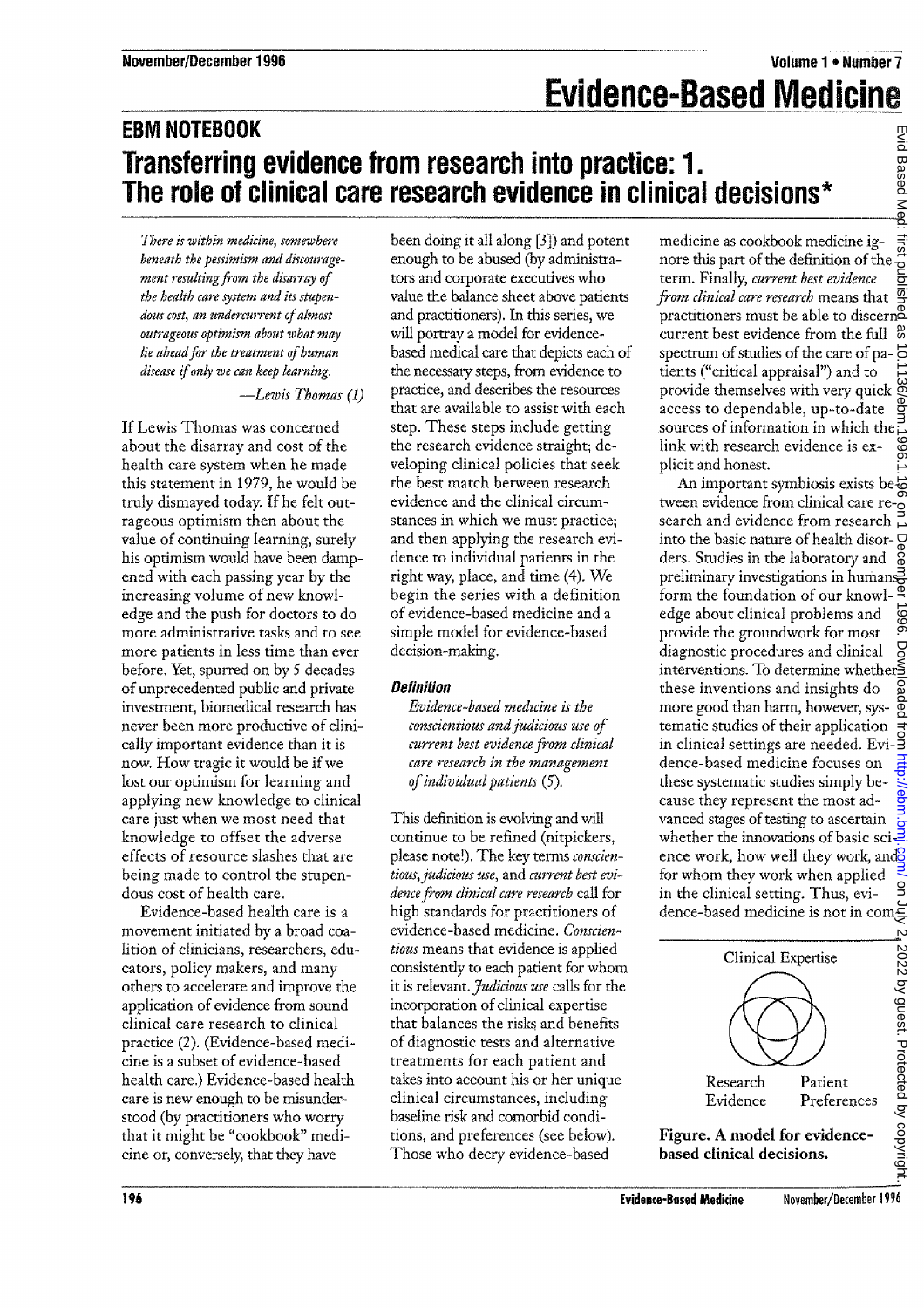^petition with basic science; rather it ^depends on it and builds on it.

The figure shows a simple model for clinical decisions with 3 components that might bear on the manage-•ment of the patient's problems: *clinical expertise, patient preferences* for alternative forms of care, and clinical *research 'evidence.* We note from the outset that potentially more powerful decisionmaking models exist (6) but must report that these models currently lack practical application for most clinical decisions. It is important to note that clinical expertise and patient preferences may override the other components of the model for a given decision. For example, clinical expertise must prevail if the clinician decides that the patient is too frail to have a surgical procedure that is otherwise best for his condition, and the patient's preference will dominate when she declines a treatment that clinical circumstances and research evidence indicate is best for her condition.

### Clinical expertise

Clinical expertise is needed to assess the patient's problem: what is wrong, how severe it is, what comorbid conditions exist, and so on. In professional training and beyond, we learn the basic mechanisms of disease and pathophysiology and acquire skills in history taking, physical examination, diagnostic testing, and prescribing treatment. We then hone these skills by accumulating clinical expertise through observing the correlates and consequences of our actions in dealing with many patients. Although some clinical decisions are so simple that they can be done at least as well by machines (7, 8), many elements of clinical assessment and management require both the advanced knowledge that medical education provides and the expertise that comes with experience and cannot be replicated even by very sophisticated computer programs (9). Evidence from research can help to perfect that expertise (10) but cannot do the examination, let alone sort through the welter of information, both quantitative and qualitative, that practitioners collect, even in the first few moments of the clinical encounter. Clinical expertise is the crucial element that separates evidencebased medicine from cookbook medicine and the mindless application of rules and guidelines.

#### Patient preferences

Patients have always exercised their preferences for care by seeking second opinions, choosing alternative therapies, preparing advance directives, and adhering or not adhering to prescribed treatments (II). (Clinicians should not be surprised at this self-reliance: We often direct our own care when we become ill, with both good and bad consequences!) Moreover, today's patients have greater access to clinical information than ever before, and some become more knowledgeable about their conditions than their practitioners. Although the patient's role in clinical decisions is usually not formalized and is sometimes overridden or ignored by practitioners, it is nevertheless an important component in most decisions, particularly with self-administered treatments. The importance of patient preferences is recognized in the emerging discipline of evidencebased patient choice, an approach to decision-making that deserves its own discussion (12).

### Evidence from clinical care research

Advances in clinical care in the past 30 years have been astonishing: A host of lethal or limiting acute and chronic conditions are now becoming avoidable or at least much more manageable, including many types of cancer and the complications of premature

birth, hypertension, diabetes mellitus, myocardial infarction, congestive heart failure, and peptic ulcer. No credible commentators deny that sound evidence from research must be an integral part of clinical decisionmaking. But how well is sound evidence from research incorporated into clinical decisions in practice? Not nearly as well as might be hoped. It took more than a decade after the appearance of unassailable evidence on the life-sparing value of thrombolytic therapy in acute myocardial infarction for it to be broadly accepted (13), and many institutions are still struggling with implementation. Studies show that the treatments that patients receive often reflect what the practitioner remembers from formal training rather than on current best treatment (14,15), a fact that lends testimony to the ready admission of practitioners that they feel overwhelmed by the clinical literature (16). The critical question surrounding evidence-based medicine is not whether research evidence should play a role in clinical decisions—of course it should. Rather, the question is how to establish this role effectively and efficiently. The challenge of integrating individual chancing of inceptaning individual eminear expertise with current best evidence from systematic research is complex and goes far beyond overcoming the difficulties of keeping up to date. The subsequent essays in this series will describe how evidencebased medicine addresses the 3 challenges of getting the evidence straight, of developing clinical policies that fairly balance research evidence with the realities of clinical practice, and of applying these poli-<br>cies in the right way.

*R. Brian Haynes David L. Sackett J. MuirA. Gray Deborah J. Cook Gordon H. Guyatt*